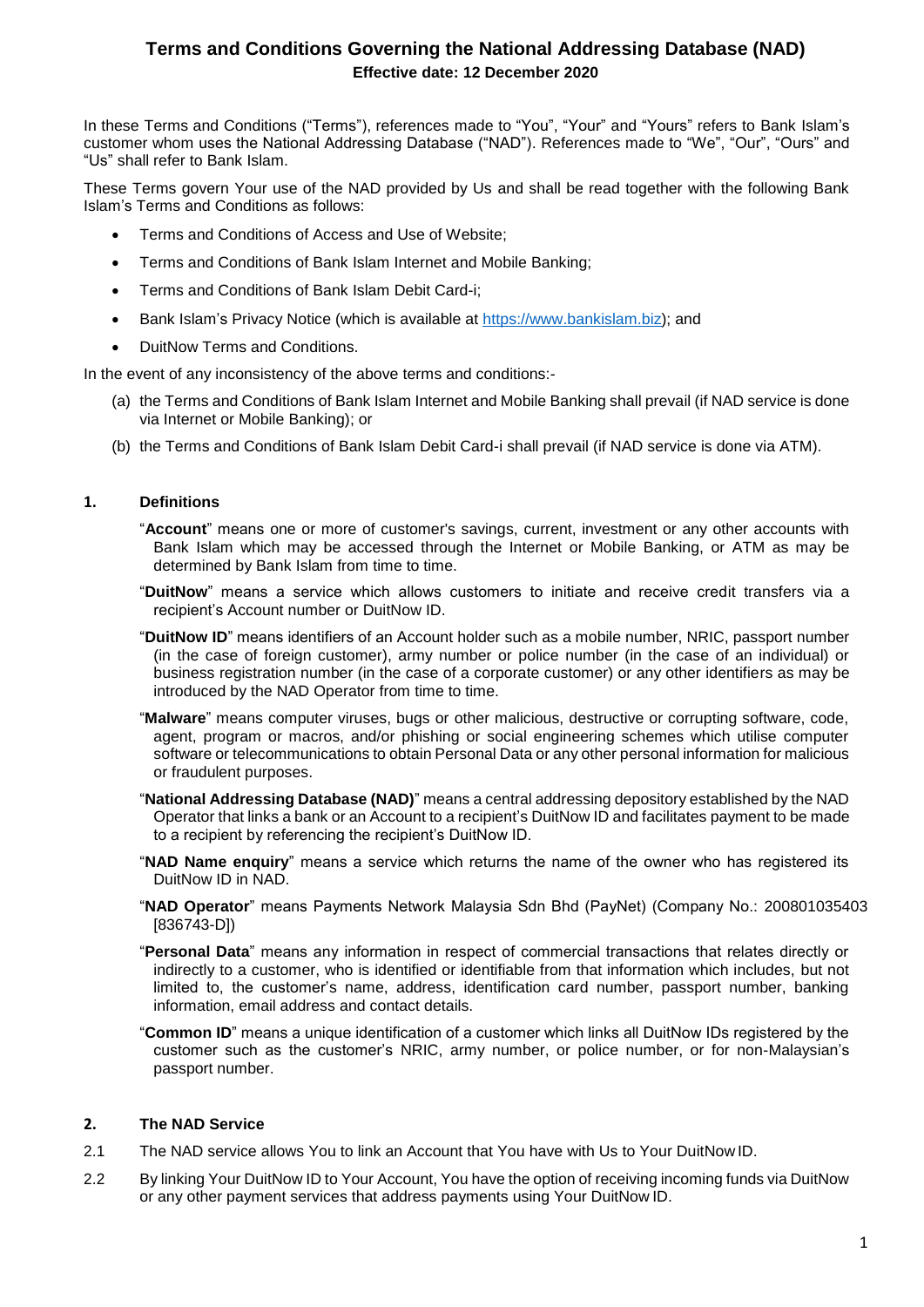# **Terms and Conditions Governing the National Addressing Database (NAD) Effective date: 12 December 2020**

- 2.3 When You register Your DuitNow ID in NAD, You will also provide Us with Your Common ID which will be linked to Your Account with Your registered DuitNow ID. Your Common ID will be used by other NAD participating banks for the purpose of identifying You, as part of facilitating the DuitNow service.
- 2.4 You may link more than one of Your DuitNow ID to the same Account. However, You may not link a particular DuitNow ID to multiple Accounts.

# **3. Modification and Deregistration of Your DuitNow ID**

- 3.1 You may update or change Your DuitNow ID that is linked to Your Account via the channels made available to You. We will require a reasonable notice period to effect such changes or update.
- 3.2 You understand and agree that Your DuitNow ID that is linked to Your Account may be deregistered by You or by Us under the following circumstances:
	- 3.2.1 You wish to transfer Your existing DuitNow ID to another Account in another bank;
	- 3.2.2 You have changed/updated Your DuitNow ID;
	- 3.2.3 You have closed Your Account that is linked to Your DuitNow ID;
	- 3.2.4 The mobile number which You have provided to Us as Your DuitNow ID has been terminated and recycled for use by another person;
	- 3.2.5 After a period of inactivity; or
	- 3.2.6 Upon investigation, We find out that You or Your DuitNow ID is potentially involved in any fraudulent activity(ies).
- 3.3 You will receive a confirmation of de-registration from Us via SMS or Push Notification as soon as the de-registration is confirmed.

#### **4. Your Information**

- 4.1 You represent and warrant that the DuitNow ID used for registration in NAD belongs to You, is correct, complete and up-to date for the use of the service and You will notify Us via Internet or Mobile Banking, or ATM if there is any change to the DuitNow ID information provided to Us.
- 4.2 You acknowledge and agree that other NAD participating banks may perform a NAD Name enquiry of Your DuitNow ID for the purpose of verifying/identifying Your name to Your registered DuitNow ID, as part of facilitating the DuitNow service.
- 4.3 You acknowledge and consent to the disclosure of Your DuitNow ID, Your Common ID and other relevant Personal Data to the NAD Operator for its processing, storing, and archival and disclosure to the sender of funds under the DuitNow service, Our affiliates, service providers, other NAD participants and third parties offering the DuitNow service and their respective customers.
- 4.4 You acknowledge and agree that We may disclose Your DuitNow ID information to anyone who We have the obligation to disclose the information to under the law or where it's in the public interest, for example to prevent or upon detection of fraud and abuse.

# **5. Data Protection**

- 5.1 Your consent and Our right to disclose information shall be in addition to, and without prejudice to the rights accorded to You under the Personal Data Protection Act 2010, Bank Islam Privacy Notice (which is available at [https://www.bankislam.biz\)](https://www.bankislam.biz)/) and any other applicable laws in Malaysia.
- 5.2 We will only disclose, use and process Your DuitNow ID for the purpose of facilitating the DuitNow service.
- 5.3 We have in place, reasonable security measures (both technical and organisational) against unlawful or unauthorised processing of Your DuitNow ID.
- 5.4 Bank Islam will take necessary action to resolve Your queries or complaints arising in connection with Your DuitNow ID lost, destroyed, or becomes damaged, corrupted or unusable.